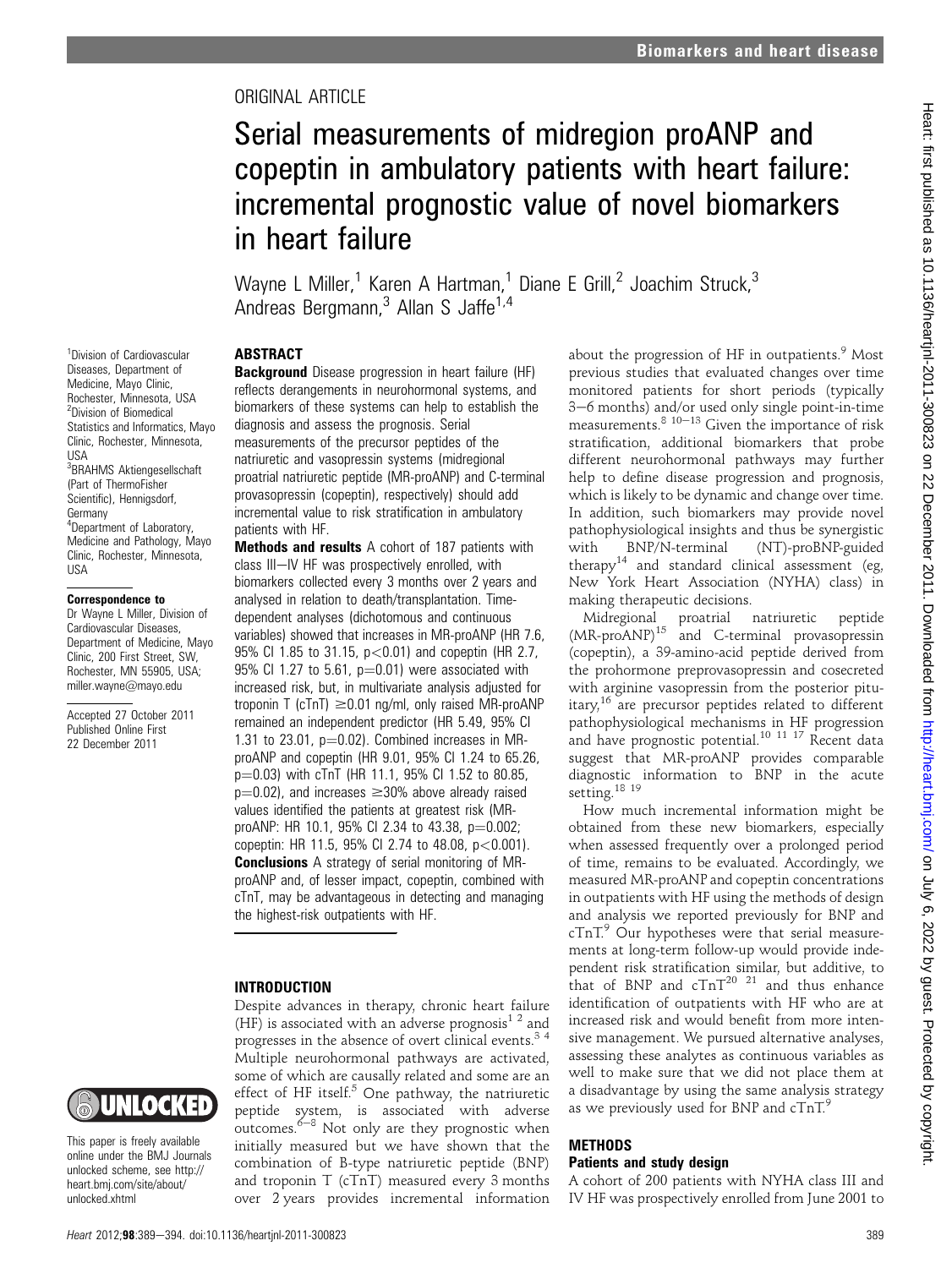January 2004. Informed consent was obtained after a primary medical evaluation. Patients were excluded if cardiac revascularisation was anticipated within 6 months of enrolment, they were awaiting cardiac transplantation, or they had experienced an episode of acute HF decompensation within the past 30 days. Patients were followed at prespecified 3-month intervals  $(\pm 3$  weeks) for 24 months. The study was approved by the Mayo Foundation Institutional Review Board and included only patients who provided written consent as required by Minnesota Statute 144.335/ CFR 21 (Part 50).

#### Study protocol

Blood samples were collected in serum and EDTA, immediately placed on ice, processed and stored at  $-70^{\circ}$ C in divided aliquots until batch analysis was performed for each biomarker. Samples were collected and stored with the pre-hoc specification for multiple analyte evaluations. Precursor peptides (MR-proANP and copeptin) have been shown analytically to be very stable over time when stored at  $-70^{\circ}$ C.<sup>10 11</sup> Clinicians and investigators were blinded to biomarker results. Left ventricular ejection fraction was derived by echocardiography performed up to 3 months before enrolment. An updated patient history and physical examination were completed at each follow-up visit by the primary HF specialist involved, as well as basic laboratory studies. Changes in drugs were recorded. Mean±SD follow-up duration was  $18.9 \pm 7.8$  months.

#### Biomarker measurements

MR-proANP and copeptin concentrations were measured in EDTA plasma by immunoluminometric assays (CT-proAVP LIA (copeptin) and MR-proANP LIA) provided by BRAHMS Aktiengeselschaft (Henningsdorf, Germany) on a Berthold LB952 Auto CliniLumat Luminescence analyser. Copeptin (interassay and intra-assay CVs <10%) and MR-proANP (interassay CV 2.3%, intra-assay CV 3.6%) were measured with coated-tube immunoluminometric assays. The details for BNP and cTnT measurements have previously been reported.<sup>9</sup>

Raised MR-proANP and BNP concentrations were defined as values >95th centile of a normal population adjusted for age and gender.10 <sup>22</sup> Raised copeptin concentrations were defined as  $>7.1$  pmol/l for women and  $>9.4$  pmol/l for men.<sup>11</sup> Raised cTnT was defined as values  $\geq 0.01$  ng/ml.<sup>23 24</sup> Renal function was determined by calculating estimated glomerular filtration rate (ml/min/1.73 m<sup>2</sup>) using the modification of diet in renal disease equation.<sup>25</sup>

#### Statistical analysis

Continuous variables are reported as mean with SD and median with 25th and 75th centile IQRs. Categorical variables are reported as frequency of total values. Logarithmic transformation was performed to achieve approximate normal distribution for the biomarkers. The goal was to evaluate the relationships over time between the time until death or cardiac transplantation and serial MR-proANP and copeptin concentrations in relation to cTnT and BNP using the identical methodology and statistical analysis approach as used in our previous report<sup>9</sup> to ensure consistency in data handling. All modelling was performed with Cox proportional hazards models and executed using two different models. First, we included each biomarker as a continuous variable in univariate and multivariate models. Then, to facilitate the large numbers of cTnT observations that were below the limit of detection (ie, <0.01 ng/ml), we entered two variables, one a dichotomous variable indicating that the cTnT was below detectable levels

(normal) and one variable using the logarithmic continuous measurements for cTnT values that were above 0.01 ng/ml. Second, MR-proANP, copeptin and BNP (but not cTnT) data were analysed on the basis of tertiles for risk prediction and to facilitate clinical interpretation. Third, we categorised each of the biomarkers dichotomously as either 'raised' or 'not raised' based on the 95th centile of normal population data and the 0.01 ng/ml cut-off point for cTnT. Results from the Cox proportional hazards models are presented as HRs with corresponding 95% CIs, p values and C-statistics.<sup>26</sup> Because of repeated data collection for all biomarkers and variety of enrolment times, enrolment (single value) and time-dependent (serial values) analysis methods were used. Kaplan-Meier survival curves summarise follow-up outcomes and account for changes in biomarker concentrations during the study period. Differences in survival curves were evaluated with log-rank tests. Likewise, in the time-dependent Cox multivariable models, patients were included in the initial proper risk set, but allowed to move between risk sets (higher risk and lower risk) over time. All other variables in these models are based on values at enrolment. Time-dependent Cox models were also used to evaluate changes in biomarkers between 3-month follow-up periods. To be included in this analysis, patients had to be followed to at least one 3-month visit after enrolment. Because changes in cTnT, but not BNP, were found to be statistically significant in these models, only cTnT was used to assess possible interactive effects. Analyses were carried out using SAS V.9 software<sup>27</sup> or S-plus V.7.<sup>28</sup>

### RESULTS

Table 1 shows the clinical and demographic characteristics of the cohort. Of the 200 patients enrolled, 13 had insufficient biomarker data, and therefore results are reported for 187 participants. Mean $\pm$ SD duration of HF was 41.9 $\pm$ 44.2 months (median 31 months). Eight patients died before the initial 3 month follow-up visit and provided only baseline data. Six (3%) patients went on to cardiac transplantation, and 55 (29%) patients died during the study.

At enrolment, MR-proANP and copeptin concentrations were raised in 157 (84%) and 133 (71%) of patients, respectively. Another 17 and 31 patients, respectively, developed new increases during the study. BNP was raised at enrolment in 122 patients (65%), and cTnT concentrations were  $\geq 0.01$  ng/ml in 103 patients (55%). During the study, another 31 patients each developed new increases in BNP and cTnT.

#### Baseline single-sample biomarker analysis

Univariate analysis was undertaken using all baseline variables including standard risk predictors of age, diabetes, hypertension, left ventricular ejection fraction and renal function. The following were shown to be the most significant predictors in this cohort: increasing NYHA class III-IV (HR 3.46, 95% CI 1.75 to 6.83, p<0.001), presence of biventricular pacing (HR 2.79, 95% CI 1.27 to 6.14,  $p=0.011$ ), myocardial infarction history (HR 1.90, 95% CI 1.13 to 3.19, p=0.015), stroke history (HR 2.29, 95% CI 1.04 to 5.04, p=0.039), raised BNP (HR 2.54, 95% CI 1.35 to 4.78, p=0.004) and raised cTnT (HR 2.69, 95% CI 1.54 to 4.72,  $p<0.001$ ). Reduced risk was associated with a non-ischaemic aetiology of HF (HR 0.52, 95% CI 0.28 to 0.98,  $p=0.043$ ) and higher glomerular filtration rate (HR 0.98, 95% CI 0.96 to 0.99,  $p=0.005$ ). Covariate regression analyses for death/ transplantation based on single-sample measurements at study enrolment for MR-proANP and copeptin in an interaction model with cTnT showed that only when increases were combined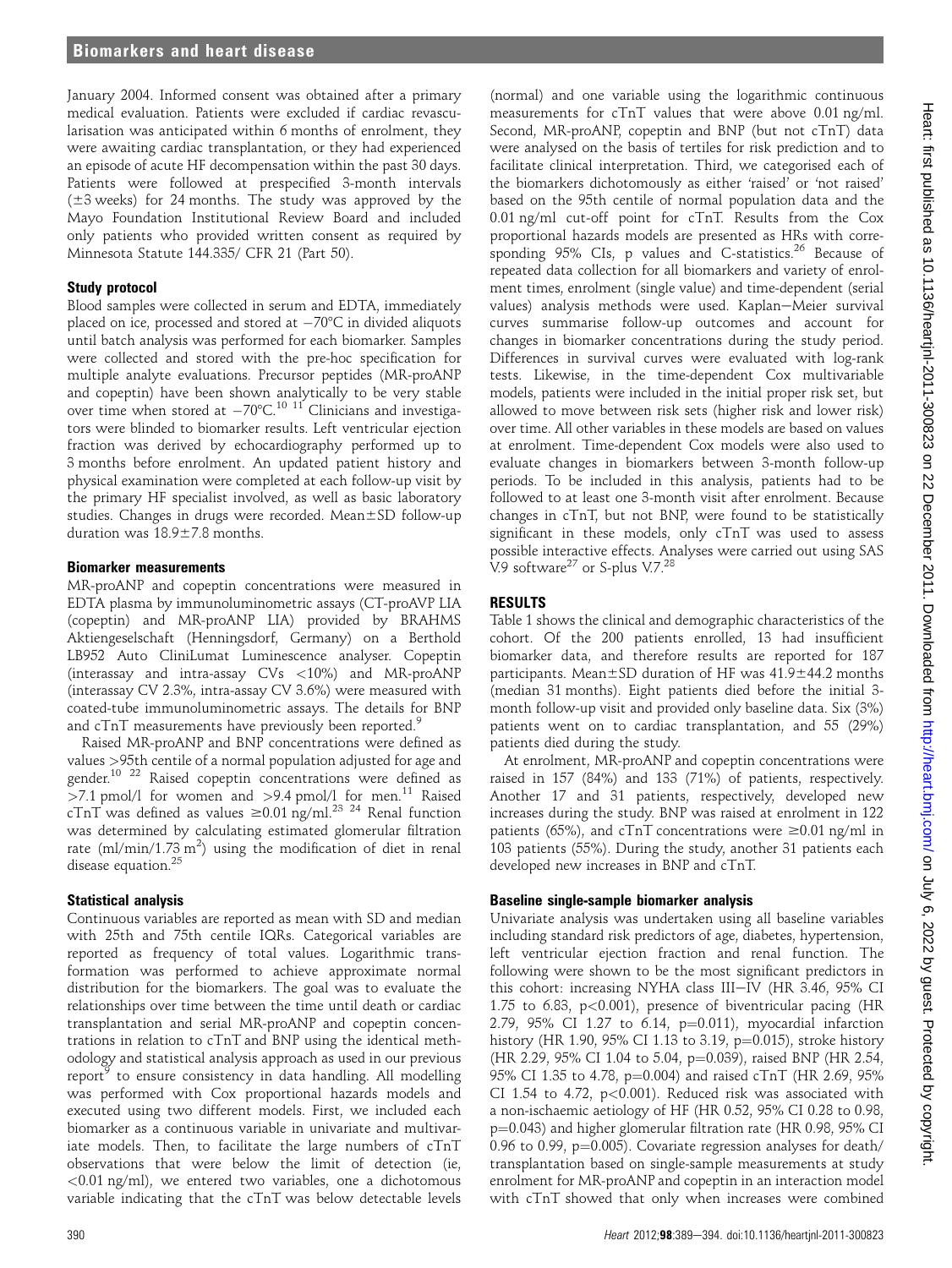|        |  |  | <b>Table 1</b> Baseline demographics and clinical characteristics of patient |  |
|--------|--|--|------------------------------------------------------------------------------|--|
| cohort |  |  |                                                                              |  |

| Variable                              | $Mean \pm SD$   | <b>Median</b><br>$(25 - 75\% \text{ IQR})$ | No of<br>patients (%) |
|---------------------------------------|-----------------|--------------------------------------------|-----------------------|
| Age (years)                           | $71 \pm 10$     | 73 (64-79)                                 | 187                   |
| Male gender                           |                 |                                            | 143 (76.4)            |
| Caucasian/Native American             |                 |                                            | 185/2                 |
| <b>NYHA</b>                           |                 |                                            |                       |
| Class III                             |                 |                                            | 172 (92.0)            |
| Class IV                              |                 |                                            | 15(8.0)               |
| Duration of heart<br>failure (months) | $41.9 \pm 44.2$ | $31(6-65)$                                 | 187                   |
| LVEF $(\%)$                           | $27.3 \pm 12.2$ | $24(18-33)$                                | 187                   |
| Weight (kg)                           | $87 + 23$       | 82 (73-97)                                 | 187                   |
| Height (cm)                           | $172 + 9$       | 174 (166—178)                              | 187                   |
| BMI ( $kg/m2$ )                       | $29.2 \pm 6.7$  | 28 (25 - 32.5)                             | 187                   |
| Heart rate (beats/min)                | $71 + 13$       | $71(62 - 80)$                              | 187                   |
| Systolic BP (mm Hg)                   | $113 + 21$      | 110 (98-124)                               | 187                   |
| Diastolic BP (mm Hg)                  | $63 + 11$       | $60(58 - 70)$                              | 187                   |
| Haemoglobin (g/dl)                    | $12.5 \pm 1.7$  | $12.4(11.1-13.7)$                          | 99                    |
| Serum creatinine, mg/dL               | $1.6 \pm 0.6$   | $1.5(1.3-1.9)$                             | 187                   |
| GFR (ml/min/1.73 m <sup>2</sup> )     | $46 + 15$       | $45(35 - 57)$                              | 187                   |
| Potassium (mEq/l)                     | $4.4 \pm 0.9$   | 4.4 $(4.1 - 4.7)$                          | 187                   |
| Sodium (mEq/l)                        | $139 + 4.1$     | 140 (137-142)                              | 184                   |
| MR-proANP (pmol/l)                    | $395 + 304$     | $333(202 - 476)$                           | 187                   |
| Copeptin (pmol/l)                     | $24.4 \pm 24.7$ | $16.6(7.3-31.1)$                           | 187                   |
| BNP (pg/ml)                           | $408 + 423$     | $305(118 - 521)$                           | 187                   |
| Troponin T (ng/ml)                    |                 | $0.074 \pm 0.491$ 0.013 (0.005-0.035) 187  |                       |
| Aetiology of HF                       |                 |                                            |                       |
| Ischaemic                             |                 |                                            | 101 (54.0)            |
| <b>IDCM</b>                           |                 |                                            | 56 (29.9)             |
| Hypertension                          |                 |                                            | 5(2.6)                |
| Valvular                              |                 |                                            | 7(3.7)                |
| Other                                 |                 |                                            | 18 (9.6)              |
| <b>Diabetes</b>                       |                 |                                            | 28 (15)               |
| Hypertension                          |                 |                                            | 120 (64)              |
| Hyperlipidaemia<br><b>COPD</b>        |                 |                                            | 121 (65)              |
| History of CABG                       |                 |                                            | 49 (26)<br>82 (44)    |
| BiV pacemaker                         |                 |                                            | 27 (14)               |
| AICD                                  |                 |                                            | 50 (27)               |
| History of MI                         |                 |                                            | 91 (49)               |
| History of CVA                        |                 |                                            | 12(6)                 |
| Never smoker                          |                 |                                            | 68 (36)               |
| Atrial fibrillation                   |                 |                                            | 86 (46)               |
| Aortic stenosis                       |                 |                                            | 20 (11)               |
| Aortic regurgitation                  |                 |                                            | 46 (24)               |
| Mitral regurgitation                  |                 |                                            | 141 (75)              |
| Tricuspid regurgitation               |                 |                                            | 130 (70)              |
| History of valve replacement surgery  |                 |                                            | 17(9)                 |
| Drugs                                 |                 |                                            |                       |
| ACE1                                  |                 |                                            | 140 (75)              |
| ARB                                   |                 |                                            | 34 (18)               |
| β-blocker                             |                 |                                            | 147 (78)              |
| Aldosterone blocker                   |                 |                                            | 50 (27)               |
| Digoxin                               |                 |                                            | 113 (60)              |
| <b>Diuretic</b>                       |                 |                                            | 173 (92)              |
| Aspirin                               |                 |                                            | 114 (61)              |
| <b>Nitrates</b>                       |                 |                                            | 55 (29)               |
| Antidysrhythmics                      |                 |                                            | 40 (21)               |

ACE1, angiotensin converting enzyme inhibitor; AICD, automatic implantable cardioverter defibrillator; ARB, angiotension receptor blocker; BiV, biventricular; BMI, body mass index; BNP, B-type natriuretic peptide; BP, blood pressure; COPD, chronic obstructive pulmonary disease; CVA, cerebrovascular accident; GFR, glomerular filtration rate; IDCM, idiopathic dilated cardiomyopathy; LVEF, left ventricular ejection fraction; MI, myocardial infarction; MR-proANP, midregional proatrial natriuretic peptide; NYHA, New York Heart Association.

with cTnT did these biomarkers predict worse outcomes (MRproANP, HR 4.19, 95% CI 2.50 to 11.67,  $p=0.006$ ; copeptin, HR 3.69, 95% CI 1.56 to 8.73,  $p=0.003$ ). When baseline peptide values were analysed as continuous variables (log transformed) in regression analysis, all biomarkers were univariate predictors of death/transplantation (table 2).

A model for covariate correction was developed before assessment of MR-proANP, copeptin, cTnT or BNP effects and included the significant univariate variables that were shown to be the most appropriate adjustment for this cohort given the number of events (NYHA class, history of myocardial infarction, and biventricular pacing) and without over-fitting the model. Multivariate analysis with adjustment for these univariate predictors (all data are not shown given that they revealed similar coefficients) showed baseline MR-proANP, copeptin and cTnT to be significant predictors of worse outcome (table 2).

#### Time-dependent serial biomarker analysis

Univariate time-dependent analyses (over 2 years) for prediction of death/transplantation showed that serial measurements of MR-proANP (HR 7.60, 95% CI 1.85 to 31.15, p=0.0048) and copeptin (HR 2.67, 95% CI 1.27 to 5.61, p=0.0096) were highly predictive. Figure 1A, B illustrates Kaplan-Meier survival analysis for these biomarkers including concentrations obtained at the last follow-up visit or the follow-up visit preceding an event. An increase in MR-proANP was the most potent predictor of poor outcome, and concentrations remaining normal were protective. In multivariate time-dependent modelling with serial MR-proANP and copeptin values adjusted for  $cTnT \ge 0.01$  ng/ ml, raised MR-proANP (HR 5.49, 95% CI 1.31 to 23.01,  $p=0.02$ ), but not copeptin (HR 1.89, 95% CI 0.89 to 4.13, p=0.6332), persisted as an independent predictor. Multivariate analysis that included adjustment for the baseline univariate clinical predictors as described above revealed that the HR for cTnT was 2.31  $(p=0.003)$ , and, with the separate additions of MR-proANP and copeptin to the model, the HR for MR-proANP was significant  $(4.56, p=0.039)$ , while copeptin did not contribute to risk prediction in the presence of raised cTnT (table 3).

When analysed in time-dependent models by tertiles, BNP, MR-proANP and copeptin revealed that the risk of death/transplantation was increased with increasing tertile, but risk prediction was not uniform. For BNP, tertile  $2$  (BNP > 115-337 pg/ml) was not different from tertile 1 ( $\leq$ 115 pg/ml), while tertile 3 (>337 pg/ml) was significantly different from tertile 1 (HR 3.06,

|                 | <b>Table 2</b> Univariate and multivariate continuous variable analysis of |
|-----------------|----------------------------------------------------------------------------|
|                 | baseline single-sample biomarkers for risk of death/cardiac                |
| transplantation |                                                                            |

|                    | <b>HR (75th</b>              | <b>Observed</b>            |                |                    |  |
|--------------------|------------------------------|----------------------------|----------------|--------------------|--|
| <b>Variable</b>    | relative to<br>25th centile) | 25th and<br>75th quartiles | <b>p</b> Value | <b>C-statistic</b> |  |
| Univariate model   |                              |                            |                |                    |  |
| $BNP$ (pg/ml)      | 2.10                         | $73 - 458$                 | < 0.001        | 0.648              |  |
| MR-proANP (pmol/l) | 2.57                         | $191 - 487$                | < 0.001        | 0.735              |  |
| Copeptin (pmol/l)  | 2.83                         | $8 - 32$                   | < 0.001        | 0.670              |  |
| Troponin T (ng/ml) | 2.14                         | $<$ 0.01 $-$ 0.03          | < 0.001        | 0.666              |  |
| Multivariate model |                              |                            |                |                    |  |
| $BNP$ (pg/ml)      | 1.88                         | $73 - 458$                 | 0.002          | 0.679              |  |
| MR-proANP (pmol/l) | 2.38                         | $191 - 487$                | < 0.001        | 0.758              |  |
| Copeptin (pmol/l)  | 2.56                         | $8 - 32$                   | < 0.001        | 0.740              |  |
| Troponin T (ng/ml) | 2.24                         | $<$ 0.01 $-$ 0.03          | < 0.001        | 0.709              |  |

Biomarkers were added separately to the multivariate model which included NYHA class, history of myocardial infarction, and presence of biventricular pacemaker. Models were fitted using natural log transformations of all continuous variables.

BNP, B-type natriuretic peptide; MR-proBNP, midregional proatrial natriuretic peptide.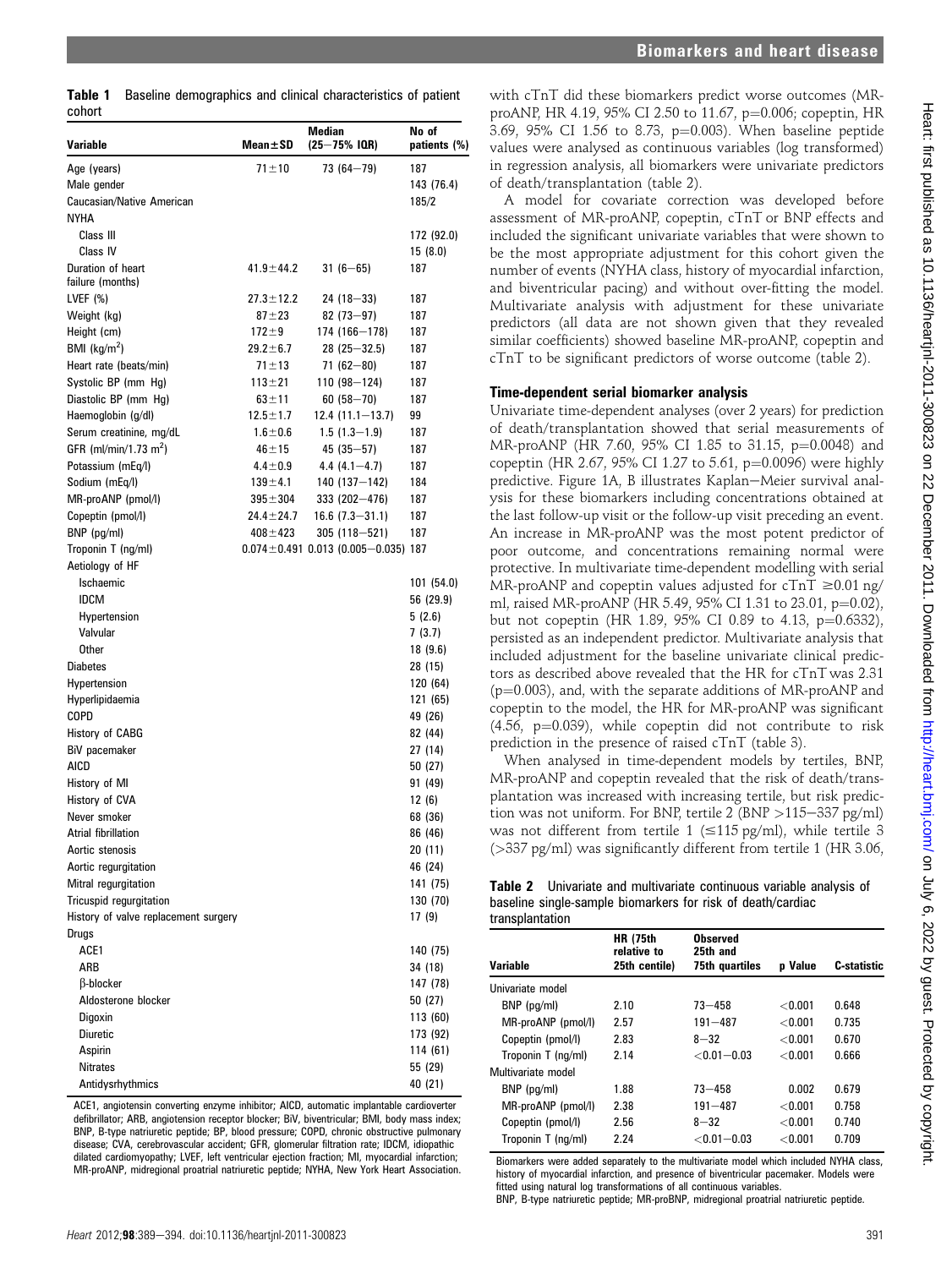

Figure 1 Kaplan–Meier curves for time-dependent event of death or cardiac transplantation for (A) midregional proatrial natriuretic peptide (MR-proANP) and (B) C-terminal provasopressin (copeptin) grouped by category (increased (thin line; >95th centile of normal, adjusted for age and gender, in (A) and  $>7.1$  pmol/l for women and  $>9.4$  pmol/l for men in (B)) or not increased (thick line)) based on serial values over 2 years.

p=0.001). For MR-proANP, tertile  $2$  (>227-412 pmol/l) was significantly different from tertile  $1$  ( $\leq$ 227 pmol/l) (HR 4.79,  $p=0.004$ ), as was tertile 3 (>412 pmol/l) (HR 10.66, p<0.0001). Copeptin was similar to BNP in that tertile  $2$  ( $>10.2$  to 25 pmol/l) was not different from tertile  $1 \leq 10.2$  pmol/l), while tertile 3 (>25 pmol/l) was significantly different from tertile 1 (HR 4.08, p<0.0001).

#### Analysis of changes in biomarkers over time

Table 4 shows the predicted risk associated with changes in MRproANP from one follow-up visit to the next relative to MRproANP concentrations remaining normal. An increase at any time during follow-up carried a 4.35-fold increase in risk, which was not, however, statistically significant. This finding reflects

Table 3 Multivariate time-dependent analysis of risk for death/cardiac transplantation (Cox proportional hazard model)

| <b>Variable</b>                  | <b>HR (95% CI)</b>    | <b>p</b> Value | <b>C-statistic</b> |  |  |  |
|----------------------------------|-----------------------|----------------|--------------------|--|--|--|
| <b>Raised BNP</b>                | 1.39 (0.78 to 2.48)   | 0.258          |                    |  |  |  |
| Troponin T $\geq$ 0.01 ng/ml     | 2.18 (1.25 to 3.80)   | 0.006          |                    |  |  |  |
| NYHA class (IV vs III)           | $3.28$ (1.63 to 6.61) | < 0.001        |                    |  |  |  |
| History of myocardial infarction | 1.36 (0.80 to 2.32)   | 0.252          |                    |  |  |  |
| Biventricular pacemaker          | 3.42 (1.52 to 7.68)   | 0.003          |                    |  |  |  |
| Raised MR-proANP*                | 4.56 (1.08 to 19.32)  | 0.039          | 0.709              |  |  |  |
| Raised copeptin*                 | 1.86 (0.84 to 4.12)   | 0.126          | 0.705              |  |  |  |
|                                  |                       |                |                    |  |  |  |

\*Each biomarker added separately to the multivariate model. B=type natriuretic peptide; BNP, NYHA, New York Heart Association; CI, confidence interval; HR, hazard ratio; MRproANP, midregional proatrial natriuretic peptide.

that the majority of patients had raised concentrations of MRproANP at study enrolment and thus few patients were in this category of change (from normal to raised). However, modest (<30%) increases or decreases (but not back to normal concentration) from an already raised MR-proANP value were associated with a significant change in risk (HR  $5.79$ ,  $p=0.016$ ). Furthermore, large increases ( $\geq 30\%$ ; a commonly cited level of significant change<sup>68</sup>) from already raised values of MR-proANF carried a very substantial increase in risk (HR 10.07,  $p=0.002$ ). When the same analysis was carried out for copeptin (table 4), only large increases  $(\geq 30\%)$  from already raised values were associated with a further increase in risk (HR 11.48;  $p < 0.001$ ). Raised values returning to normal during follow-up for either peptide were not associated with mitigation of risk, but this may reflect that few patients showed a lowering of values to below the 95th centile during the study; therefore there were too few patients in this category of change for meaningful statistical analysis.

#### Time-dependent covariate biomarker analysis

Risk prediction by covariate analysis for MR-proANP and cTnT when analysed for any time point during follow-up demonstrated that an increase in MR-proANP without any increase in cTnT predicted an increased risk of death/transplantation (HR 4.73, 95% CI 1.0 to 20.43, p=0.037). When cTnT was raised ( $\geq 0.01$  ng/ ml) without an increase in MR-proANP, the risk analysis was confounded by too small a number of patients in this category. However, the combined increases in cTnT and MR-proANP augmented risk substantially (HR 10.29, 95% CI 2.48 to 42.67,  $p=0.0013$ ). A similar analysis for copeptin showed that only the combined increase with cTnT was associated with a significant increase in risk (HR 3.49, 95% CI 1.63 to 7.49,  $p=0.0013$ ).

Covariate time-dependent models for serial measurements of MR-proANP and copeptin showed that neither biomarker, when increased in isolation, was a significant predictor. Combined increases in both biomarkers, however, were associated with increased risk (HR 9.01, 95% CI 1.24 to 65.26, p=0.03). Of particular interest is the observation in covariate analysis that the individual and combined increases in MR-proANP and copeptin when cTnTwas included in the analysis (but cTnTwas not raised) were no longer predictive, and the associated HR (5.93, 95% CI 0.78 to 45.11,  $p=0.086$ ) is lower than that noted when cTnT was not included in the analysis (HR 9.01). The combined increases in MR-proANP, copeptin and cTnT predicted a substantial increase in risk (HR 11.07, 95% CI 1.52 to

Table 4 Effect of change in serial midregional proatrial natriuretic peptide (MR-proANP) and C-terminal provasopressin (copeptin) concentrations over the study period on outcome of death/cardiac transplantation

| <b>Variable</b>                                                                               | <b>HR (95% CI)</b>    | p Value | <b>C-Statistic</b> |  |  |  |
|-----------------------------------------------------------------------------------------------|-----------------------|---------|--------------------|--|--|--|
| Normal to raised MR-proANP                                                                    | 4.35 (0.61 to 31.02)  | 0.143   | 0.641              |  |  |  |
| Raised MR-proANP to $<$ 30%<br>change (increase or decrease<br>but none back to normal value) | 5.79 (1.38 to 24.30)  | 0.016   |                    |  |  |  |
| Raised MR-proANP to $\geq$ 30%<br>further increase in MR-proANP                               | 10.07 (2.34 to 43.38) | 0.002   |                    |  |  |  |
| Normal to raised copeptin                                                                     | 4.11 (0.68 to 24.61)  | 0.122   | 0.684              |  |  |  |
| Raised copeptin to $<$ 30%<br>change (increase or decrease<br>but none back to normal value)  | 4.20 (0.95 to 18.47)  | 0.058   |                    |  |  |  |
| Raised copeptin to $\geq$ 30% further<br>increase in copeptin                                 | 11.48 (2.74 to 48.08) | < 0.001 |                    |  |  |  |

All values are relative to normal values remaining. CI, confidence interval; HR, hazard ratio; MR-proANP, mid-regional proatrial natriuretic peptide.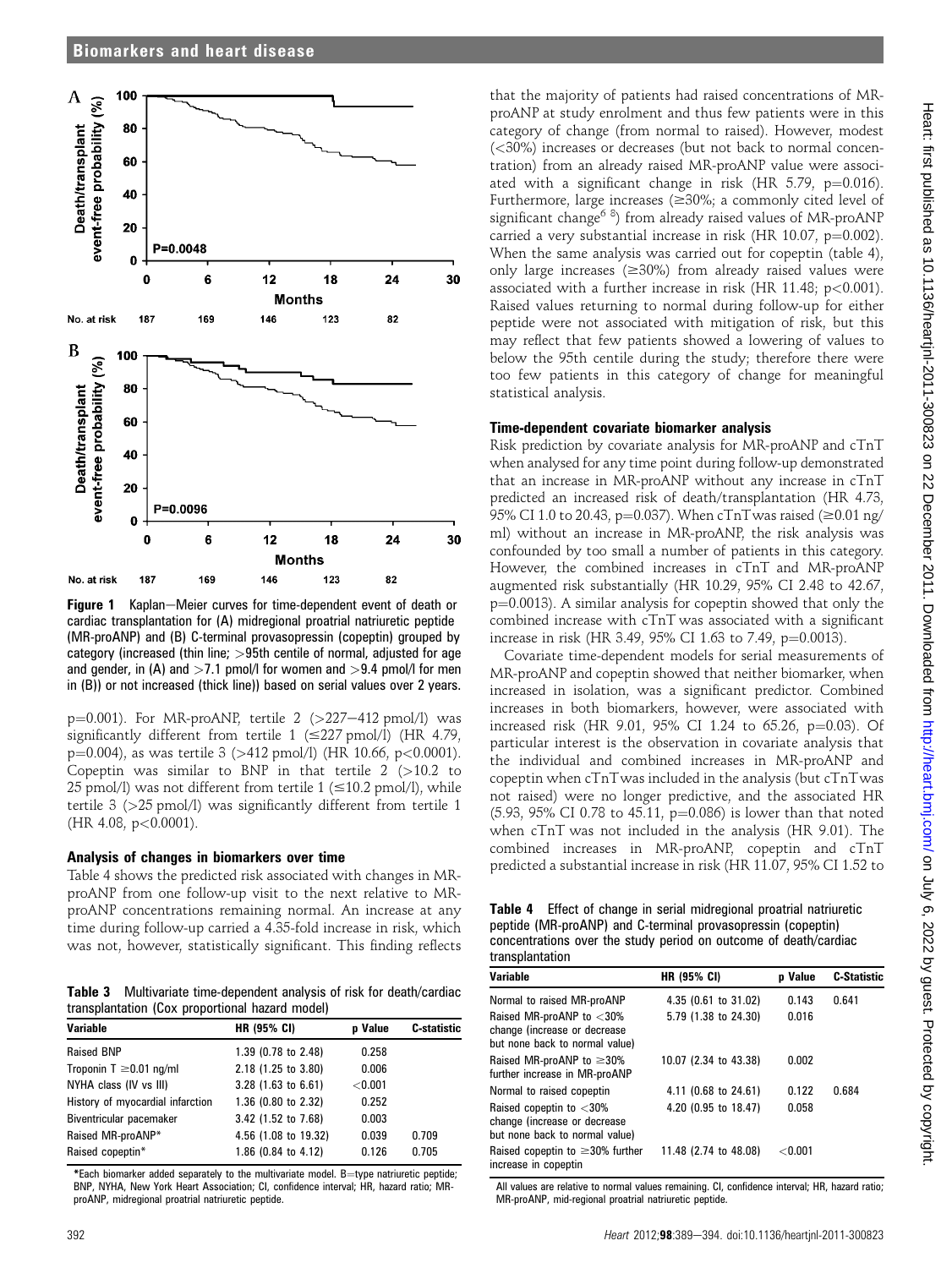80.85,  $p=0.02$ ). This was, however, not much greater than the combined increases in MR-proANP and cTnT when copeptin was excluded (HR 10.29,  $p=0.0013$ ).

## **DISCUSSION**

Effective risk stratification is a key to success in the long-term management of HF, particularly for outpatients. The results of this study suggest that the conjoint use of MR-proANP with cTnT in outpatients with chronic HF can aid in this strategy. Indeed, in this dataset, MR-proANP provided more robust responses than BNP in most analyses. Copeptin was less robust. All the markers, as in other studies, demonstrated the prognostic value of single-sample increases including BNP and  $cTnT^{6}$ <sup>9</sup> <sup>29-31</sup>; however, MR-proANP, and to a lesser extent copeptin, seemed to add support for an incremental value of serial measurements over time.

In categorical analysis, increases in MR-proANP and copeptin at baseline (single samples) or during clinical follow-up (serial samples) were univariately associated with an increased risk of death or cardiac transplantation. New increases from normal concentrations during follow-up did not statistically move patients into a higher risk category, but this is most likely due to the very high percentage ( $\approx$  70%) of patients entering the study with already raised concentrations of these biomarkers by study definition, and therefore relatively few patients were in this category of change to allow analysis. However, once raised, further increases significantly shifted patients to a higher risk category. These large increments (>30%) in MR-proANP and copeptin defined the outpatients who were at highest risk. The large changes necessary to be clinically relevant once values are raised are similar to previous data for BNP and NT-proBNP where only large absolute or percentage changes were associated with clinically meaningful alterations in risk. $32$  For these biomarkers, changes up to 80% were required to show significant differences. Values returning to normal for either of the biomarkers did not mitigate risk, most likely because there were small numbers of patients in this category of change.

Of additional importance is the observation that increases in cTnT occurring at baseline or at any time during follow-up dramatically modulate the risk-prediction capacity of MRproANP or copeptin. While MR-proANP showed an independent contribution to risk stratification in multivariate timedependent analysis, a substantial incremental effect was also demonstrated when combined with cTnT. The interaction of combined increases in MR-proANP, copeptin and cTnT proved to be the most potent predictor of enhanced risk (HR 11.1,  $p=0.02$ ), but not substantially different from the combined increases in MR-proANP and cTnT without copeptin (HR 10.3,  $p=0.001$ ). Increases in cTnT seem to have a potentiating effect on the risk-predicting potential of increases in both MR-proANP and copeptin. Surprisingly, copeptin was less robust in timedependent analyses with cTnT than MR-proANP, but this may reflect differences in their pathophysiology. For copeptin to be a more potent predictor of risk, more advanced HF reflective of higher vasopressin release may be needed, as observed in decompensated patients. In continuous variable multivariate analysis using single-sample biomarker measurements, both biomarkers were predictive in the presence or absence of raised cTnT. This contrasts with the time-dependent categorical analysis (raised or not raised) where only MR-proANP remained a statistically significant independent predictor after adjustment for cTnT and clinical risk factors. This suggests that defining appropriate cut-off point values is central to the practical clinical use of these biomarkers in individual patients.

These findings suggest that the periodic monitoring of MRproANP, either separately or in combination with copeptin or particularly with cTnT, after an initial increase may be an effective means of defining meaningful changes in risk and better stratifying outpatients with HF. Our study population is similar to many others, and thus results in both this study and other analyses of other biomarkers should be helpful to physicians in following patients with systolic HF. In addition, insights from the impairment of these neurohormonal regulatory pathways may aid in developing new strategies to preclude new increases in these biomarkers or to intervene more effectively when they occur and thus aid patient prognosis. This may be especially promising for copeptin, serving as a surrogate for arginine vasopressin, to be a reliable biomarker of therapeutic response to vasopressin inhibition.

#### Limitations of the study

Of the study cohort, complete 2-year follow-up was not accomplished in 18 patients for reasons other than the primary end point. These patients elected not to continue participation in the study, but six had completed at least 1 year of follow-up and were censored at the time of their last visit. Eight patients died after enrolment but before the first 3-month follow-up visit and therefore contributed only enrolment data, but were considered part of the outcome analysis.

In conclusion, our data suggest that both clinically detectable and subclinical events occur in patients with HF based on discrete changes detected by serial biomarker surveillance, and these occur in apparently clinically stable outpatients. In our cohort, standard clinical assessment features such as change in NYHA class or renal function were not altered substantially over the course of the study to be a signal to the clinician of advancing risk. Increases in MR-proANP and copeptin >95th centile of normal population detected by serial monitoring during follow-up in ambulatory patients appear to be common and predictive of increased risk of short-term events including death. The incremental predictive value of monitoring MRproANP over time alone, in combination with copeptin, and particularly with cTnT, may provide an effective and simple means of identifying ambulatory patients with HF who are at increased risk and allow timely intervention. Overall, our data also suggest that MR-proANP is equivalent, if not superior, to BNP in risk prediction alone and in combination with cTnT. As such, MR-proBNP should also be considered a candidate biomarker in the developing area of natriuretic-peptide-guided therapy in patients with HE<sup>14 33</sup>

Funding This work was supported in part by a grant from Siemens (Newark, Delaware, USA). Reagents were supplied by BRAHMS, now ThermoFisher Scientific (Richmond, Virginia, USA).

#### Competing interests None.

Patient consent Obtained.

**Ethics approval** Mayo Clinic Institutional Review Board.

**Contributors** All the authors contributed substantially to the execution of the study (WLM, KAH, ASJ), assay function (JS, AB, ASJ), development of the data and manuscript (WLM, ASJ) or the statistical analyses (DEG, WLM, ASJ). All have read and approved the manuscript.

Provenance and peer review Not commissioned; externally peer reviewed.

### REFERENCES

McMurray J, Cohen-Solal A, Dietz R, et al. Practical recommendations for the use of ACE inhibitors, beta-blockers, aldosterone antagonists and angiotensin receptor blockers in heart failure: putting guidelines into practice. Eur J Heart Failure 2005:7:710-21.